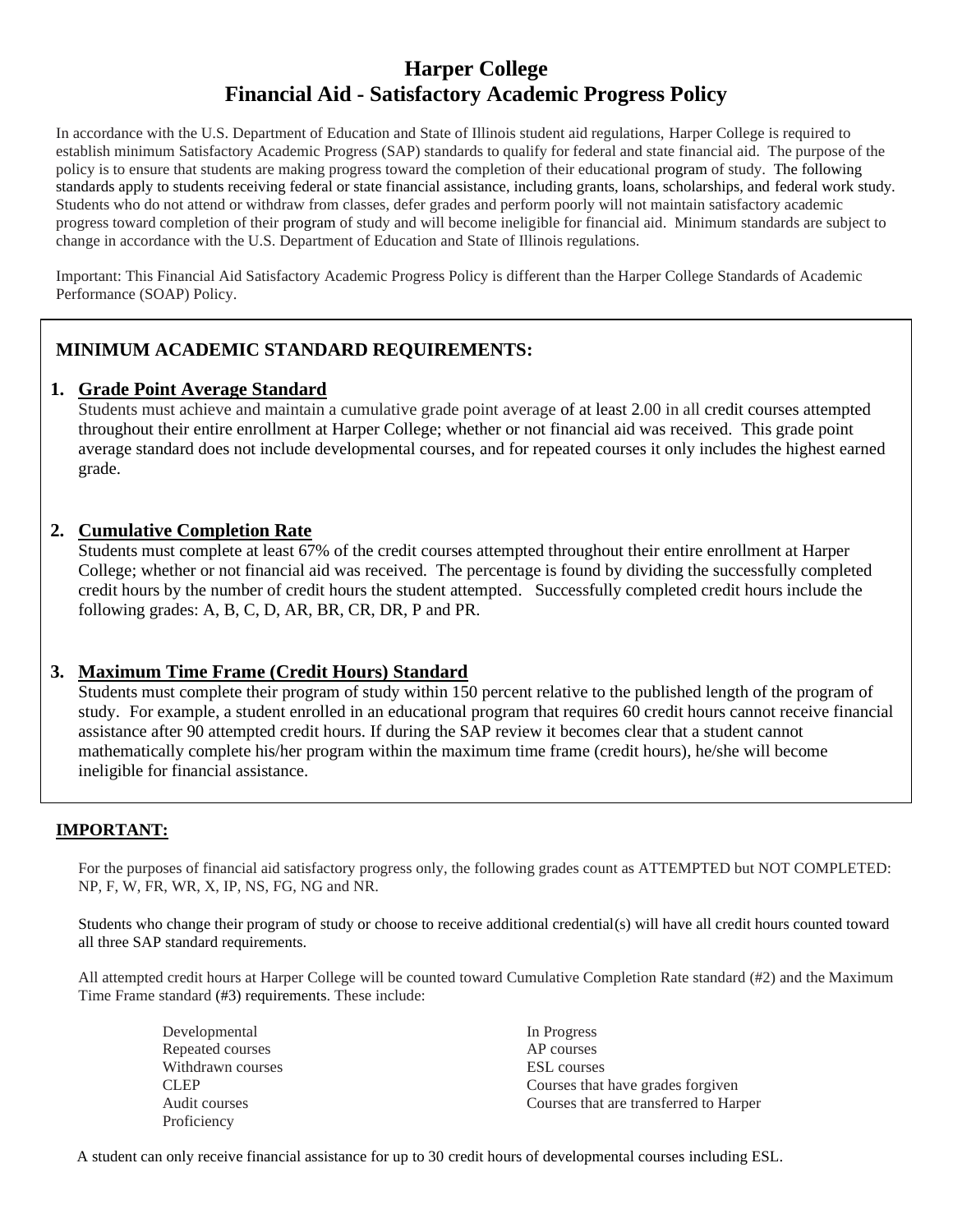If a course is repeated, only the highest grade is used in the calculation of the cumulative GPA but all will remain on the transcript and all are counted toward attempted for financial aid purposes.

## **REVIEW OF ACADEMIC PROGRESS STANDARDS**

A Financial Aid Assistant, Manager or Director determines compliance with the academic standards for financial aid recipients by reviewing a student's cumulative academic record at the conclusion of every semester: fall, spring and summer. Students who have an academic record at the College, including classes transferred to Harper College, and are applying for financial aid for the first time at the College will be evaluated according to the minimum academic progress requirements and placed in the appropriate status at the time of first award.

When evaluated, students who do not meet the minimum academic progress requirements will be placed on Warning or Suspension status. An explanation of consequences is defined here.

- **Warning Status**: When financial aid applicants fail to meet one or more of the standards of academic progress, they are placed on **Warning** status. Students on **Warning** status may receive financial aid for one more semester if they meet all other financial aid eligibility requirements.
- **Suspension Status:** After a student has been placed on Warning status and fails to meet one or more of the standards of academic progress a second time, he/she is placed on **Suspension** status. Students on **Suspension** status will have all financial aid cancelled for future terms (if already awarded) and will no longer be eligible to receive financial assistance.

Important: Students who fail the Maximum Time Frame (Credit Hours) Standard are automatically placed in **Suspension** status; they do not get a **Warning** period.

#### **APPEAL PROCEDURES**

Students who are on **Suspension** status because of failure to maintain academic progress have a right to appeal. All appeals must be complete, provide detailed information and supporting documentation about mitigating circumstances. Mitigating circumstances include injury or illness of the student or death of an immediate family member. Students should not assume that appeals will be approved.

A student must submit the following three items as part of the appeal process:

- 1. A SAP Appeal Form with detailed explanation**:**
	- a. Explain why the student failed to complete the academic progress requirements and what has changed in the student's situation that would allow the student to demonstrate satisfactory academic progress.
	- b. Describe the student's educational objectives.
	- c. Provide a schedule to indicate how these objectives will be achieved.
- 2. Documentation:

Submit third party documentation supporting the reason(s) why the student failed to maintain academic progress; i.e.**,** a letter on official letterhead from a mental health professional or police officer, medical or legal documentation, death certificate, etc.

3. Probation/Academic Plan: Students are required to complete a Probation/Academic Plan with an Academic Advisor.

Students who have their appeal and academic plan approved will move to *Probation/Academic Plan* Status and will be eligible to receive financial assistance for the approved semester. The student must meet all requirements set forth in the SAP probation approval letter in order to maintain eligibility. The student must:

- meet all the requirements outlined in the Academic Plan that the student developed with their Academic Advisor;
- achieve a grade point average of at least 2.0\* in all credit courses attempted; and
- complete 100% of the courses in which the student is enrolled.

\* A GPA calculator is available in the student portal.